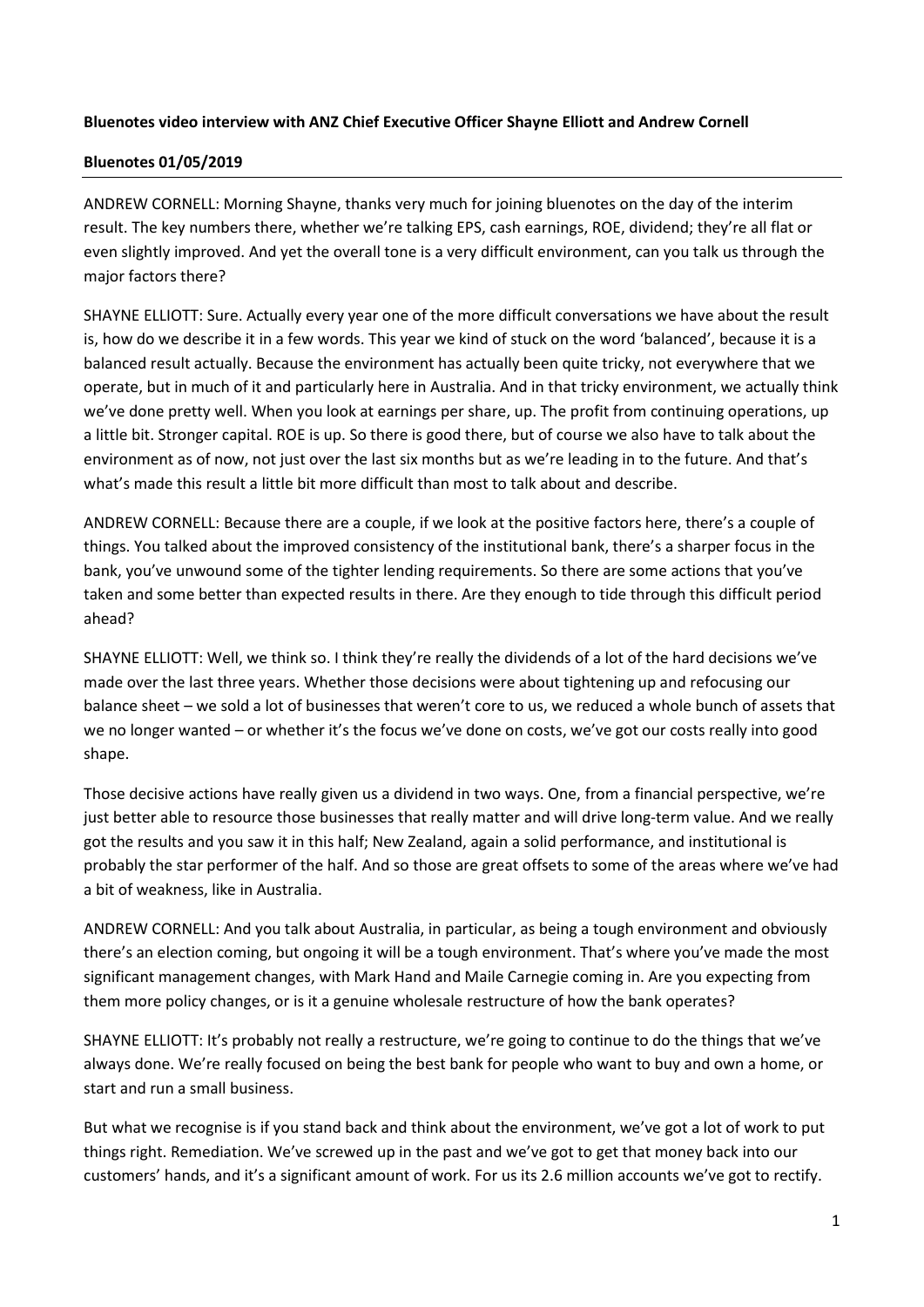Now I'm not proud of that number, but we're going to get on with it. So that in and of itself is a huge amount of work.

Secondly, there is a momentum issue in our business today. More Australians are finding it a little bit tough. We're in the middle of an election cycle and we're hearing a lot about cost of living, wage growth etcetera. Well those things manifest themselves in our own business and we can see it, so we've got to get momentum right, helping people get into their homes and helping them start and run their businesses. That is a big task.

And then of course we're right in the middle – or maybe we're only at the beginning – of this huge transformation happening in our industry. Now, mostly we talk about technology and data and all of those things but the reality is customer expectations are rising, regulatory scrutiny is increasing, there's just going to be a whole new range of competitors – some of them are setting up as we speak – and we've got to get ready for that. So you've got these three enormous tasks and what we said is we don't know that the old way of running the place was appropriate. And it's still our biggest opportunity Australia, it's still our biggest business. We want to put all our efforts into that and I think having a team with Mark's experience and Maile's experience – which are different – coming into that problem, those shared problems is absolutely the right way to go.

ANDREW CORNELL: So when we look at the result today and you talk about how it was a balanced result and there was good, consistent performances. What elements, in particular of what we've seen in today's result are those things that give you the confidence that you're talking about?

SHAYNE ELLIOTT: So, we've had our fifth half of costs down. So we're actually bringing the cost of running the bank down every half and we're down another one percent. So that means we've absorbed inflation, we've absorbed the fact that we're continuing to invest in the business, we've got more compliance costs and we've brought costs down. That's a great point.

We've continued to strengthen our capital. Our capital levels, we are the best capitalised major bank in Australia. So we've got stronger balance sheet than we've had before. Our institutional business, that we really leaned into hard three years ago in terms of transforming it, produced a great result. Strong revenue growth, costs out again, returns up. So this is about really delivering results from the decisions of the past and that's what I feel really good about. And that gives us confidence that if we put that same focus, attention and weight into dealing with the problems we're confronted with today, this is a team that deserve credit for that and that will, and can, deliver.

ANDREW CORNELL: Bearing in mind that it is a challenging environment, are there any particular elements – the credit cycle or anything – that you're looking at cautiously?

SHAYNE ELLIOTT: Sure. The credit cycle's an interesting one and the economy in Australia – and, again it's mostly about Australia in terms of the result at the moment – is in really good shape. Unemployment's low. Interest rates are low. Inflation is low. Things are not bad from that perspective, but there are a few little challenges out there.

Wage growth is stubbornly low. Now there's lots of theories about that and I'm not the right person to talk about it, but that has an impact on our business. So we are a little bit worried about families out there doing it a little bit tough. And we see it in our own data.